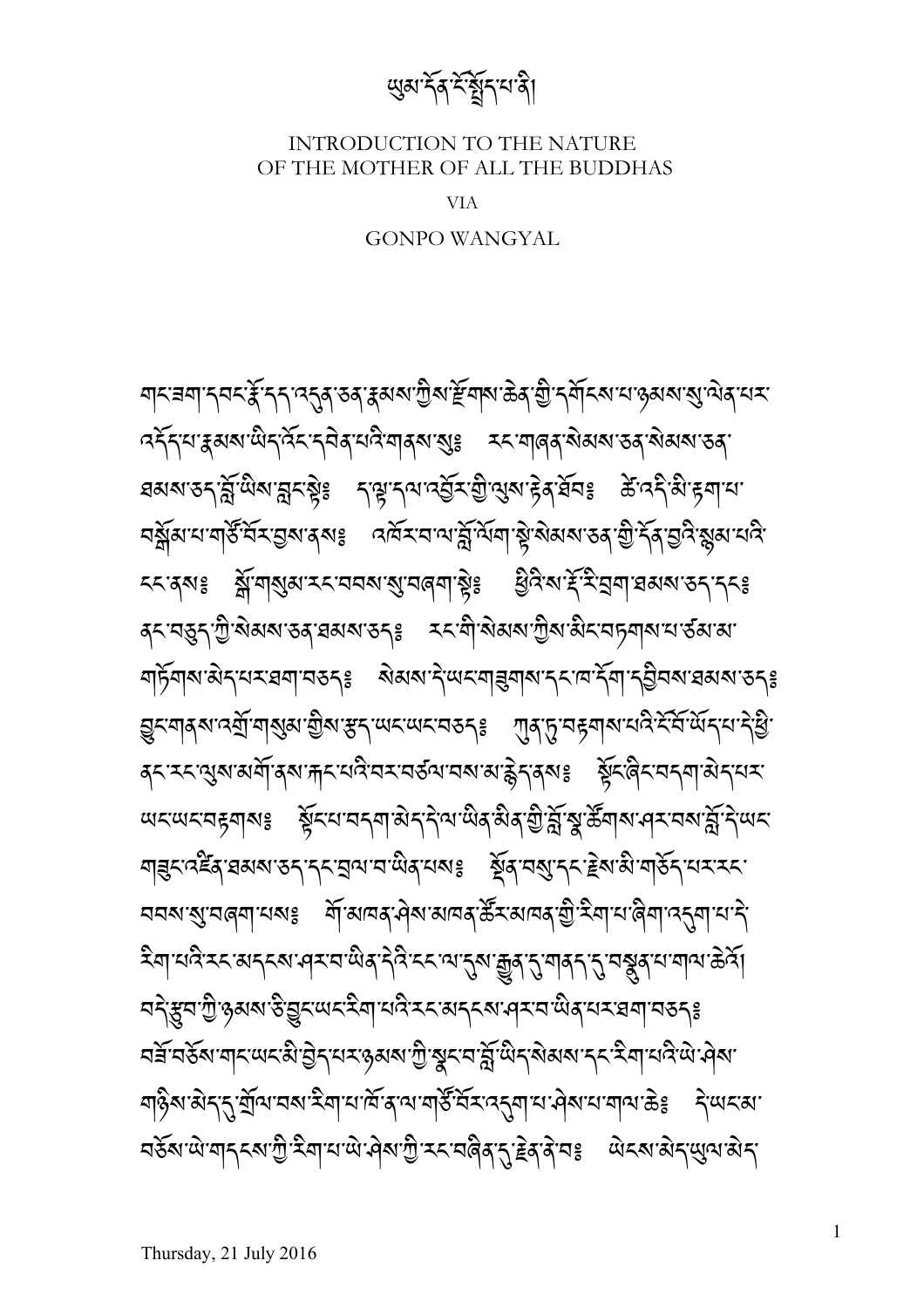འཛན་མད་ད་ས་ལ་ཧག་ག་བ་འཁར་འདས་ཀ་རག་ཚགས་ཐམས་ཅད་ཡ་གདད་མའ་ ঘাৰ্ল অ'ৰ্দ্ৰবাৰ মাধৱী সংবিধাৰে সম্পৰ্ক কৰি বিধাৰণ কৰি বিধাৰণ প্ৰতিষ্ঠা รัส เขารัตาธิ์ตุ พาศุราตารามิตามติ ราช ราช เส้า สาของ สิราช สาของ ร <u>য়ৢ</u>८ৼঢ়ৼৼৼয়ৼয়৶ড়ড়ৼড়য়য়য়৶ড়ৼঀৼৼৼড়ড়ড়ড়ড়ৼড়ড়ৼড়ড়৸ৼ৻ড়৸ড়৸ ব্রন্তুমন্ত্রন্মশা্ন্তনমেহ্নমান্ট্রন্সমান্ত্র্যামান্ত্রিস্ট্রন্সমান্ত্র্যাম্ভ্রমা <u> ब</u>दञ्जेंब सेदछि में सूत्र सूत्र सूत्र सुत्र के दर्भग्गुब नबर सूत्र से पुरस्कार से सुत्र से सुत्र से सुत्र से ব্রন্থ ব্যার্হ্ম বর্ষ্মার্মুর্ত্মি ষ্যার্থ বর্ষ্ম বর্ষ্ম বর্ষ্ম বর্ষ্ম বর্ষ্ম বর্ষ ཉད་ཅན་ཡན་ན༔ ད་ལར་ཉམས་ས་ལན་པ་གལ་ཆ༔ ཡམ་དན་ང་སད་པ་ན་སང༔

Bright, acute people with strong faith who wish to practise the directness of dzogchen, should stay in a peaceful, isolated place and consider themselves and all sentient beings.

At the moment, we find ourselves having the freedoms and opportunities that support practice, so it is vital that we meditate on the impermanence of this life situation. Developing revulsion for samsara and abiding in the attitude of wanting to benefit sentient beings, allow one's body, speech and mind to be as they are without doing anything artificial.

The entire outer container consisting of the earth, stones, mountains, rocks and so on, and its inhabitants, all sentient beings, are only names and definitions put by your mind. Examine this until it is truly clear. Regarding your mind, you must again and again establish whether it has any form, colour or size, and whether it comes from anywhere, stays anywhere or goes anywhere. When, due to relying on reificatory identification, you think that you have found some real essence, then search outside and inside, examine your own body from head to toe until you are sure that nothing can be found.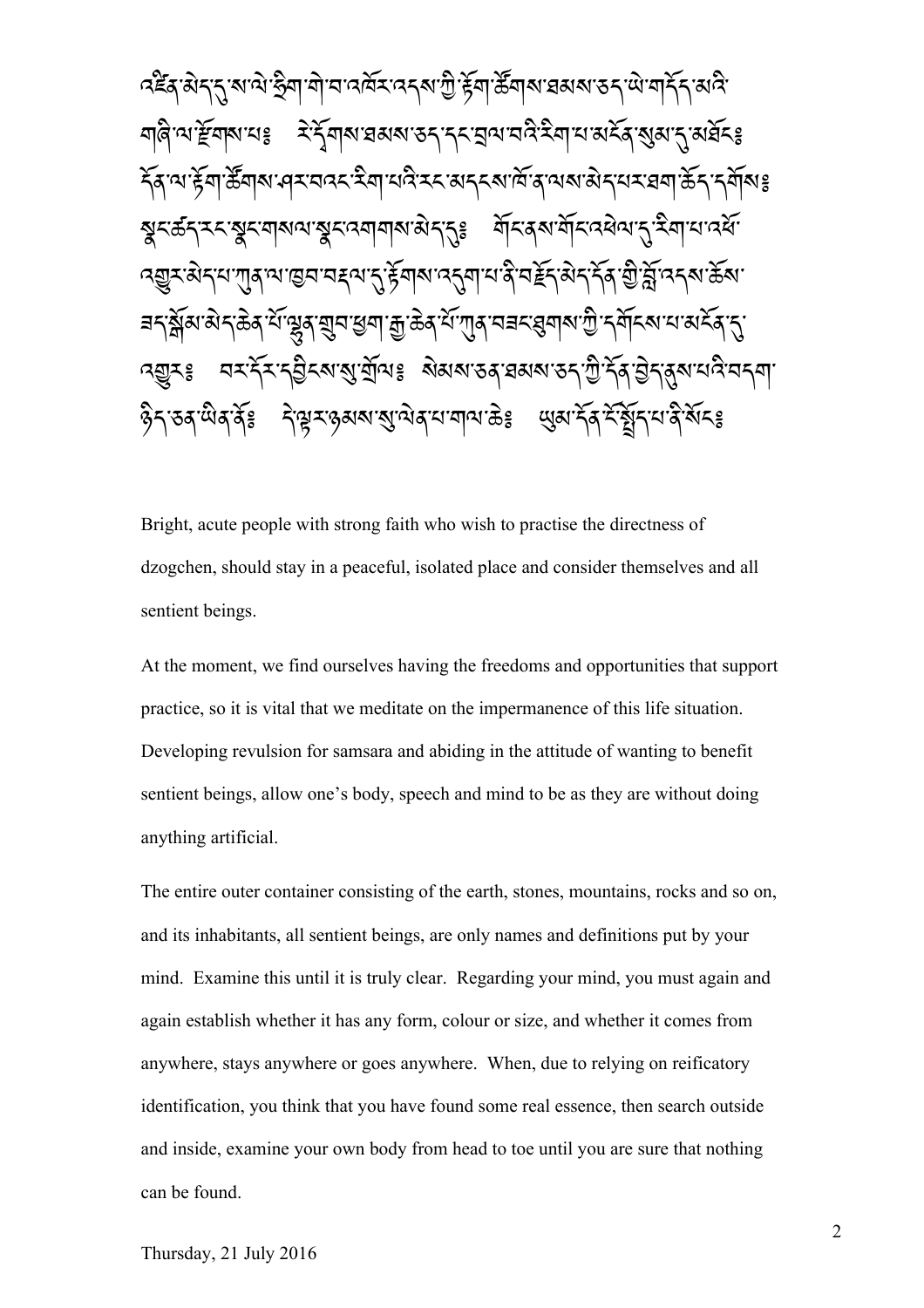Again and again establish clearly that there is only emptiness devoid of inherent selfnature. Regarding this emptiness devoid of inherent self-nature, many different thoughts about the existence or non-existence of entities arise, yet these distinguishing concepts are themselves inherently free of the duality of subjects who identify and objects which are identified. Therefore, without awaiting future thoughts or going after past ones, abide with the natural flow free of interference. Thus the awareness of the one who understands, thinks or perceives is the arising of the natural expression of awareness itself. It is vital to always abide in that state.

Whatever feelings come, be they happy or troublesome, they are the arising of the natural expression of awareness. Practice so that this becomes clear to you.

Without the least effort or artificiality, whatever experiences arise will be liberated in the non-duality of our familiar intellect, conceptualisation, our mind engaged with objects and the original knowing of awareness. It is vital to experientially know that this awareness itself is the first and foremost.

Furthermore, original knowing awareness, unartificial, primordially open and at ease, is, of its own nature naked, unwavering, free of objects to rely on and the tendency to rely. It is clear, bright, the original unchanging ground and sphere of all the multitude of concepts that constitute samsara and nirvana. See directly your own awareness free of all hopes and doubts!

Essentially, it is necessary to come to a clear experience that all the many different thoughts that arise are nothing other than the natural radiance of awareness. The ceaseless flow of specific appearances, one's own experience, the appearance of clarity will improve and develop, and unchanging omnipresent awareness will become one's way of being. With this one abides in presence of the inexpressible value of the inconceivable great non-meditation of the end of all things, the spontaneous mahamudra, the heart of Samantabhadra. In the bardo you will be

3